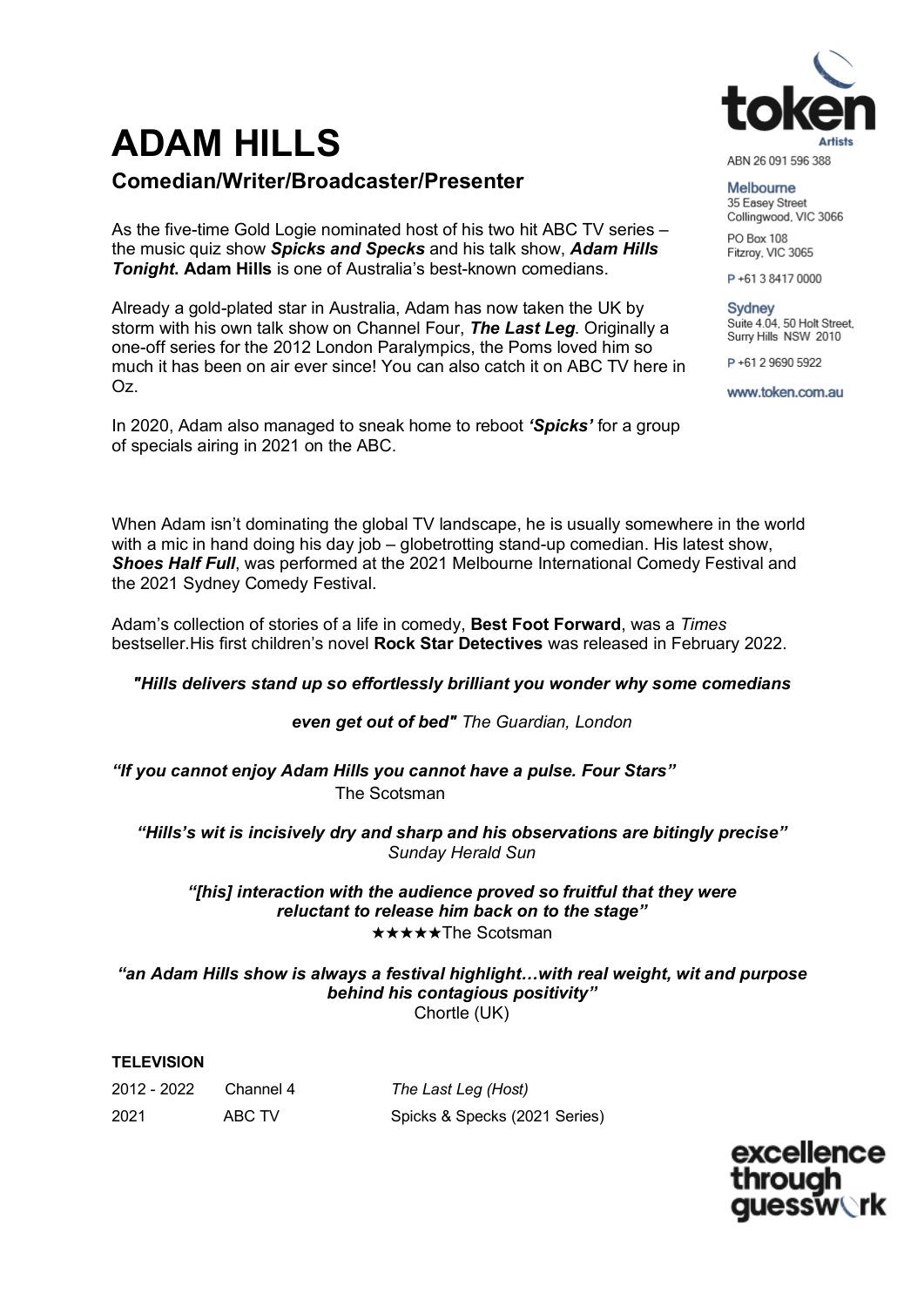| 2020                        | Channel 4<br>10Play                             | Take His Legs (Documentary)                                                                                                                 |
|-----------------------------|-------------------------------------------------|---------------------------------------------------------------------------------------------------------------------------------------------|
| 2020                        | <b>ABC TV</b>                                   | Australian Story: Performers and the<br>Pandemic (Personal Appearance)                                                                      |
| 2020                        | ABC TV                                          | Spicks & Specks 2000s Special<br>(Host)                                                                                                     |
| 2020                        | ABC TV                                          | Spicks & Specks 1990s Special<br>(Host)                                                                                                     |
| 2019                        | ABC TV                                          | <b>Spicks &amp; Specks Aus Music Month</b><br>Special (Host)                                                                                |
| 2018                        | ABC TV                                          | Spicks & Specks Reunion Special (Host)                                                                                                      |
| 2017                        | Channel 4                                       | The Last Leg - British Election Special<br>(Host)                                                                                           |
| 2017                        | <b>ABC</b>                                      | Stargazing Live (Guest)                                                                                                                     |
| 2016                        | <b>BBC</b>                                      | Live at the Apollo (spot)                                                                                                                   |
| 2016                        | Channel 4                                       | The Last Leg - Rio Paralympics 2016                                                                                                         |
| 2015                        | Channel 4                                       | <b>British Election Special (panellist)</b>                                                                                                 |
| 2014<br>2014                | Network Ten<br>Channel 4                        | The Project (Fill in Host)<br>Channel 4 Gala, The O2 Arena (spot)                                                                           |
| 2013                        | ABC TV<br>Producer                              | Adam Hills Tonight (Host and                                                                                                                |
| 2013                        | Channel 4                                       | Channel 4 Gala, The O2 Arena (spot)                                                                                                         |
| 2013                        | ABV TV                                          | Mad As Hell (cameo)                                                                                                                         |
| 2013                        | <b>SBS Television</b>                           | Who Do You Think You Are                                                                                                                    |
| 2012                        | Channel 4                                       | <b>Alternative Christmas Message</b>                                                                                                        |
| 2012                        | Channel 4                                       | Adam Hills Stand Up Live (Performer                                                                                                         |
|                             |                                                 | and Writer)                                                                                                                                 |
| 2012                        | ABC TV                                          | Beijing Paralympics Opening and                                                                                                             |
| 2012<br>2012                | Channel 4<br>ABC TV                             | <b>Closing Ceremonies (Co-Host)</b><br>The Last Leg - Bejing Olympics (Host)<br>Inflatable TV Special (Performer and<br>Writer)             |
| 2011 - 2012                 | ABC TV                                          | Adam Hills in Gordon St Tonight (Host<br>and Producer)                                                                                      |
| 2005 - 2011<br>2011<br>2011 | ABC TV<br>Nine Network<br>ABC TV                | Spicks and Specks (Host and Writer)<br>2011 Logies (Presenter)<br>Warehouse Comedy Festival (Host of                                        |
| 2011<br>2011<br>2010        | E! Network<br>Network TEN<br><b>Network TEN</b> | the series)<br>Chelsea Lately (guest)<br>The 7PM Project (guest)<br>The Melbourne International Comedy<br>Festival All Stars Gala (Stand Up |
| 2010                        | Nine Network                                    | Appearance)<br>2010 Logies (Presenter)                                                                                                      |
| 2010                        | <b>MTV</b>                                      | MTV Classic Launch (Live Show<br>Host)                                                                                                      |



ABN 26 091 596 388

Melbourne 35 Easey Street<br>Collingwood, VIC 3066

PO Box 108 Fitzroy, VIC 3065

P+61384170000

Sydney Suite 4.04, 50 Holt Street,<br>Surry Hills NSW 2010

P+61 2 9690 5922

www.token.com.au

excellence<br>through<br>guessw**ork**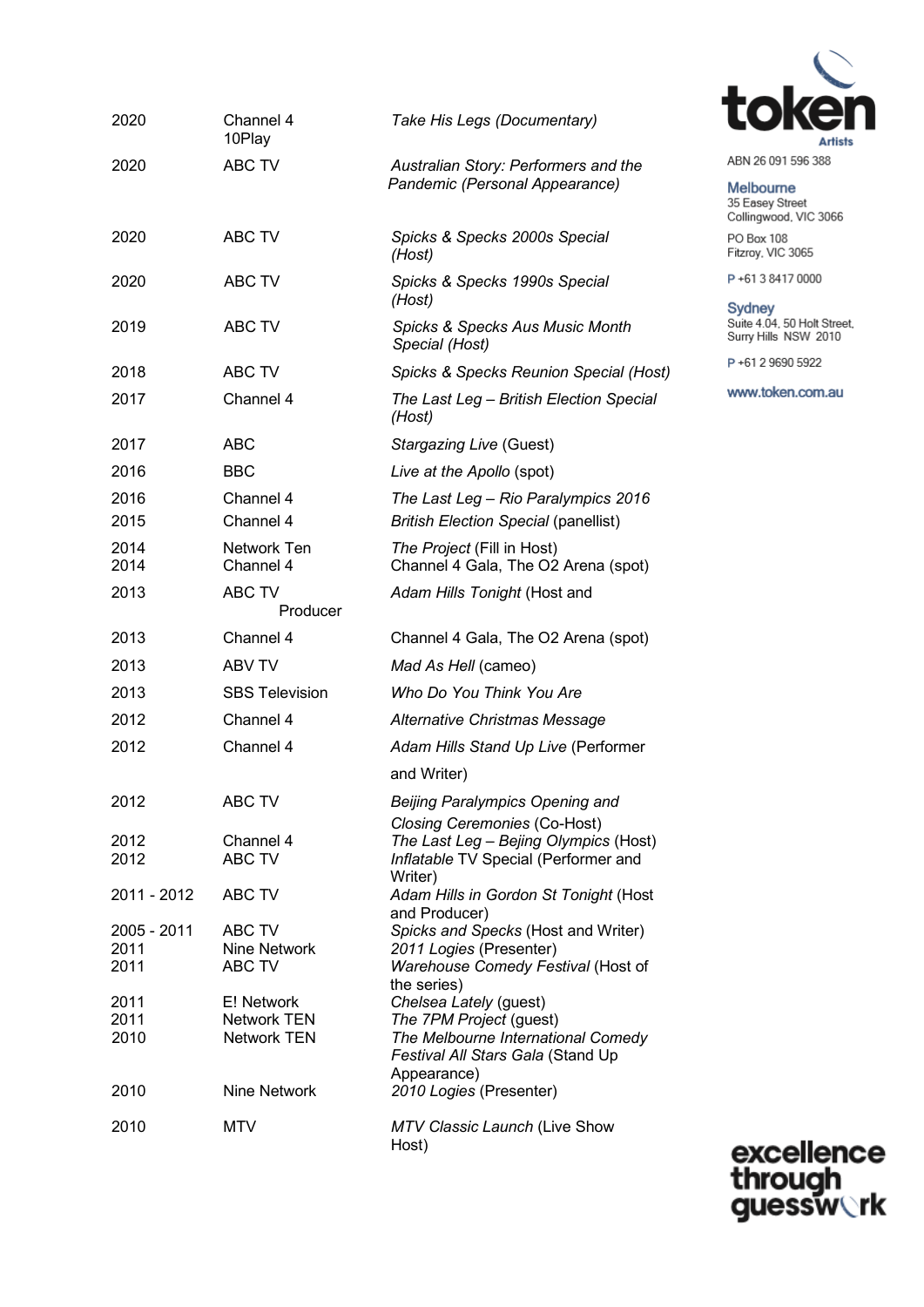

| 2009                                               | <b>Comedy Channel</b>  | Adam Hills LIVE special                                                                                                                                                                                                                                                                                                                                                                                                  |                                                               |
|----------------------------------------------------|------------------------|--------------------------------------------------------------------------------------------------------------------------------------------------------------------------------------------------------------------------------------------------------------------------------------------------------------------------------------------------------------------------------------------------------------------------|---------------------------------------------------------------|
| 2009                                               | ABC TV                 | Guest host on RAGE                                                                                                                                                                                                                                                                                                                                                                                                       | Artists                                                       |
| 2009                                               | Channel 7              | Thank God You're Here (Contestant)                                                                                                                                                                                                                                                                                                                                                                                       | ABN 26 091 596 388                                            |
| 2009                                               | <b>Network TEN</b>     | Good News Week (Contestant)                                                                                                                                                                                                                                                                                                                                                                                              | <b>Melbourne</b><br>35 Easey Street<br>Collingwood, VIC 3066  |
| 2009                                               | Movie Extra            | Tropfest Live Coverage (Host)                                                                                                                                                                                                                                                                                                                                                                                            | PO Box 108<br>Fitzroy, VIC 3065                               |
| 2009                                               | <b>Network TEN</b>     | The Melbourne International Comedy<br>Festival Gala (Stand Up Appearance)                                                                                                                                                                                                                                                                                                                                                | P+61384170000                                                 |
| 2008                                               | <b>ABC TV</b>          | <b>Beijing Paralympics Opening and</b><br>Closing Ceremonies (Co-Host)                                                                                                                                                                                                                                                                                                                                                   | Sydney<br>Suite 4.04, 50 Holt Street,<br>Surry Hills NSW 2010 |
| 2008                                               | Nine Network           | 2008 Logies (Presenter)                                                                                                                                                                                                                                                                                                                                                                                                  |                                                               |
| 2008                                               | Nine Network           | AFI Awards (Presenter)                                                                                                                                                                                                                                                                                                                                                                                                   | P+61 2 9690 5922                                              |
| 2008                                               | ABC TV                 | Raw Comedy Final (Host)                                                                                                                                                                                                                                                                                                                                                                                                  | www.token.com.au                                              |
| 2007                                               | Nine Network           | 49th Annual TV Week Logie Awards                                                                                                                                                                                                                                                                                                                                                                                         |                                                               |
| 2006                                               | Channel 7              | (Host)<br>Comic Relief (International<br>Interviewer)                                                                                                                                                                                                                                                                                                                                                                    |                                                               |
| 2006                                               | Nine Network           | The Logies (Backstage Interviewer<br>and Writer)                                                                                                                                                                                                                                                                                                                                                                         |                                                               |
| 2006                                               | <b>Network TEN</b>     | 2006 Comedy Festival Gala (Host)                                                                                                                                                                                                                                                                                                                                                                                         |                                                               |
| 2006                                               | <b>Network TEN</b>     | Rove Live (Desk Spot)                                                                                                                                                                                                                                                                                                                                                                                                    |                                                               |
| 2006                                               | Nine Network           | Comedy Temptation (Contestant)                                                                                                                                                                                                                                                                                                                                                                                           |                                                               |
| 2005                                               | Nine Network           | The Logies (Backstage Interviewer)                                                                                                                                                                                                                                                                                                                                                                                       |                                                               |
| 2005                                               | <b>Network TEN</b>     | The 2005 International Comedy                                                                                                                                                                                                                                                                                                                                                                                            |                                                               |
| <b>World Comedy Tour (Host)</b><br>2005<br>Granada |                        | Festival - Just For Laughs (Stand Up Appearance)                                                                                                                                                                                                                                                                                                                                                                         |                                                               |
| 2005<br>2004                                       | Network TEN<br>Granada | Nine Network (Australia), Comedy Central (USA),<br>thecomedychannel (Australia), The Paramount Comedy<br>Channel (UK), TVNZ (New Zealand)<br>The Melbourne International Comedy<br>Festival Gala (Stand Up Appearance)<br><b>World Comedy Tour (Stand Up</b><br>Appearance) Nine Network (Australia),<br>Comedy Central (USA), thecomedychannel (Australia),<br>The Paramount Comedy Channel (UK), TVNZ (New<br>Zealand) |                                                               |
| 2004                                               | <b>Network TEN</b>     | The Melbourne International Comedy<br>Festival Gala (Stand Up Appearance)                                                                                                                                                                                                                                                                                                                                                |                                                               |
| 2004                                               | ABC TV                 | Stand Up! (Stand Up Appearance)                                                                                                                                                                                                                                                                                                                                                                                          |                                                               |
| 2003                                               | Network TEN            | Just For Laughs Comedy Festival<br>(Host)                                                                                                                                                                                                                                                                                                                                                                                |                                                               |
| 2003                                               | BBC 2 (UK)             | <b>Never Mind The Buzzcocks (Panellist)</b>                                                                                                                                                                                                                                                                                                                                                                              |                                                               |
| 2003                                               | BBC 2 (UK)             | Live Floor Show (Stand Up                                                                                                                                                                                                                                                                                                                                                                                                |                                                               |
|                                                    |                        | Appearance)                                                                                                                                                                                                                                                                                                                                                                                                              |                                                               |
| 2002                                               | ABC TV                 | The Fat (Regular Panellist)                                                                                                                                                                                                                                                                                                                                                                                              |                                                               |
| 2002                                               | thecomedychannel       | Campaign (Team Captain)                                                                                                                                                                                                                                                                                                                                                                                                  |                                                               |
| $2001 - 2004$                                      | ABC TV                 | The Glass House (Panellist x 5)                                                                                                                                                                                                                                                                                                                                                                                          |                                                               |
| 2002                                               | Network TEN            | Good Morning Australia (Interview)                                                                                                                                                                                                                                                                                                                                                                                       |                                                               |
| 2002                                               | <b>BBC Scotland</b>    | Live Floor Show (Stand Up<br>Appearance)                                                                                                                                                                                                                                                                                                                                                                                 |                                                               |
| $2001 - 2005$                                      | <b>Network TEN</b>     | Rove [Live] (6 x Interviews, Stand Up<br>Appearance & Live Cross from London)                                                                                                                                                                                                                                                                                                                                            |                                                               |
| 2001                                               | Granada                | <b>World Comedy Tour (Stand Up</b><br>Appearance)                                                                                                                                                                                                                                                                                                                                                                        |                                                               |
|                                                    |                        | thecomedychannel (Australia), Comedy                                                                                                                                                                                                                                                                                                                                                                                     | excelleno                                                     |
|                                                    |                        | Central (USA), Comedy Network (Canada),<br>Paramount (UK)                                                                                                                                                                                                                                                                                                                                                                | throuah                                                       |

excellence<br>through<br>guessw**o**rk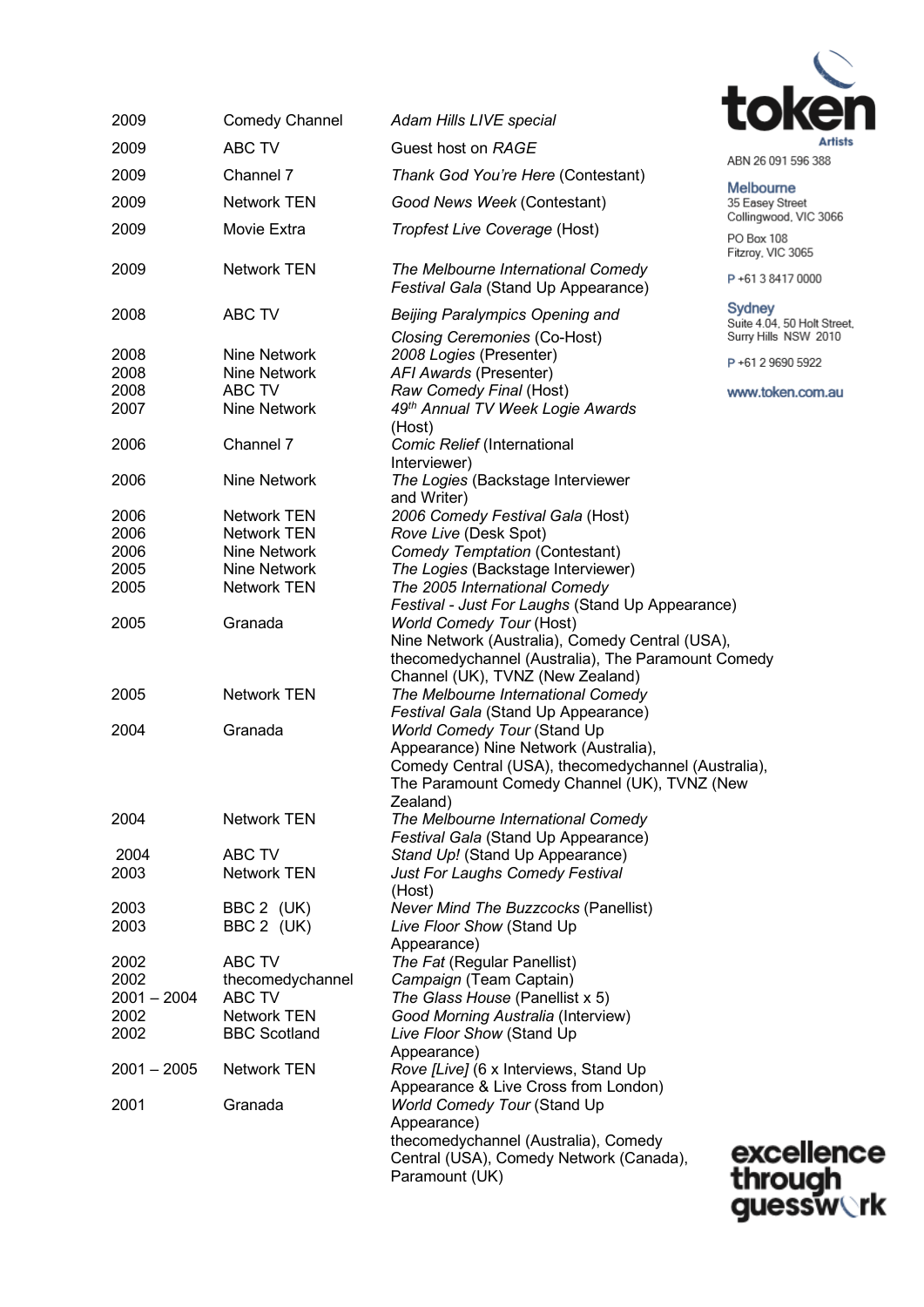

Melbourne 35 Easey Street Collingwood, VIC 3066

PO Box 108 Fitzroy, VIC 3065 P+61384170000

Sydney

Suite 4.04, 50 Holt Street, Surry Hills NSW 2010 P+61 2 9690 5922

www.token.com.au

2000 – 2001 BBC 1 (UK) *The Stand Up Show* (Stand Up Appearance) 2000 – 2001 BBC 2 (UK) *Live At Jongleur's* (Stand Up Appearance) 2000 – 2001 Network TEN *GNW Debate* (Debater) 2000 RTE (Ireland) *The Lounge* (Stand Up Appearance) 1999 – 2000 ABC TV/ *Good News Week* (Regular Panellist) Network TEN<br>1997 – 1998 Mine Network Nine Network *IMT* (Writer & Stand Up Appearances) **BOOKS** 2022 Rock Star Detectives Penguin Books 2018 Best Foot Forward Hachette Australia / UK **RADIO** 2006 BBC Radio Scotland *Fred MacAulay Show* (Guest during Commonwealth Games OB) 2004 Triple J *Triple J Breakfast* (Co-host x 1 Week) 2004 SA-FM *Drive* (Co-host x 3 Weeks) 2003 BBC Radio 2 (UK) *Broadcasting House* (Stand Up Appearance) 2002 BBC Radio 2 (UK) *We Say Tomay-to* (Writer & Performer) 2000 – 2003 Radio Scotland *The Fred MacCaulay Show* (Regular Guest) 2000 BBC Radio 4 (UK) *Loose Ends* (Regular Guest) 1999 – 2000 BBC Radio 4 (UK) *Fringe Cuts* (Interview x 2) 1996 – 1997 Austereo Network *Gotcha Calls* (Writer & Performer) 1996 SA-FM *The Adam Hills Morning Show* (Host) 1993 – 1996 SA-FM *The Morning Crew* (Co-host) 1992 2Day FM *The Morning Crew* (Writer) **The Doug Mulray Breakfast Show (Writer)** 

2001 Network TEN *Melbourne International Comedy* 

#### **Live Shows**

| 2020 | Easey Comedy (Host) |
|------|---------------------|
|      |                     |

Streamed from Easey Comedy in Melbourne

#### 2011 – 2012 *Spicks and Speck-tacular – The Finale*

Hordern Pavilion – Sydney, Newcastle Entertainment Centre – Newcastle, Brisbane Convention and Exhibition Centre – Brisbane, Gold Coast Convention and Exhibition Centre – Gold Coast, WIN Entertainment Centre – Wollongong, National Convention Centre – Canberra, Adelaide Entertainment Centre – Adelaide, Perth Convention and Exhibition Centre – Perth, Melbourne Convention and Exhibition Centre – Melbourne.

*Festival Gala* (Stand Up Appearance)

#### 2007 – 2008 *Spicks and Speck-tacular*

The Comedy Theatre - Melbourne International Comedy

Festival, Thebarton Theatre – Adelaide, The Lyric Theatre – Brisbane, The Civic Theatre – Newcastle, Enmore Theatre – Sydney, Perth Convention Exhibition Centre – Perth, Civic Square – Canberra, WIN Entertainment Centre – Wollongong, Empire Theatre – Toowoomba, Lismore City Hall – Lismore, Twin Towns Clubs & Resorts – Tweed Heads,

## **LIVE SHOWS - SOLO**

2021 Shoes Half Full – Solo Show

excellence through **auessw\`rk**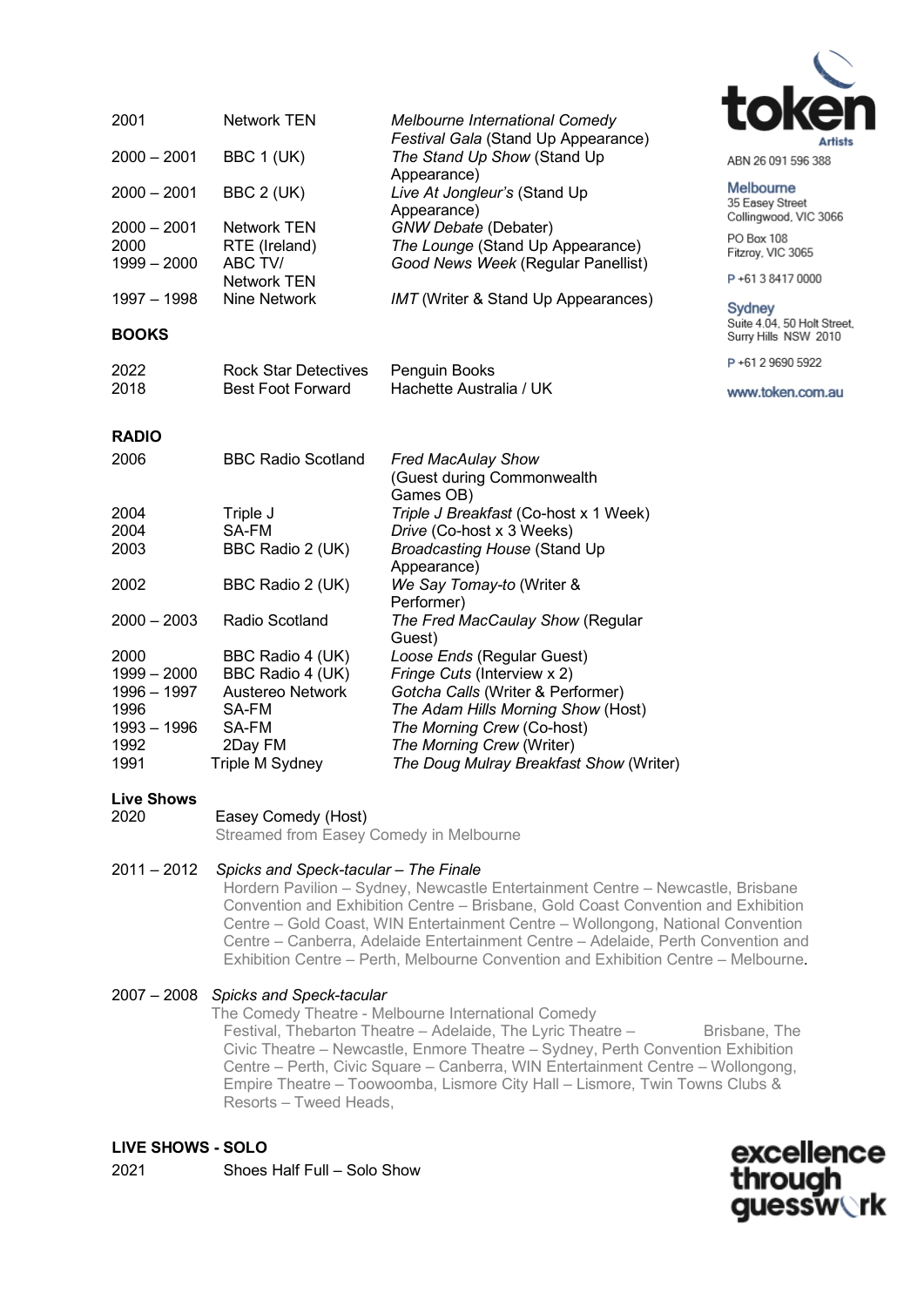

|           | Melbourne International Comedy Festival, Sydney Comedy Festival                                                 | LUNGI                                    |
|-----------|-----------------------------------------------------------------------------------------------------------------|------------------------------------------|
| 2018      | Best Foot Forward - Solo Show for Book Launch                                                                   | <b>Artists</b>                           |
| 2017      | Sydney Opera House, Hamer Hall Melbourne<br>Clown Heart - Solo Show filmed for DVD (Universal)                  | ABN 26 091 596 388                       |
|           | Leicester Square Theatre London                                                                                 | <b>Melbourne</b>                         |
| 2015-16   | Clown Heart – Solo Show                                                                                         | 35 Easey Street<br>Collingwood, VIC 3066 |
|           | Melbourne International Comedy Festival, Adelaide Cabaret                                                       | PO Box 108                               |
|           | Festival, Edinburgh Festival Fringe, UK Tour (incl Hammersmith                                                  | Fitzroy, VIC 3065                        |
|           | Apollo), Dubai World Trade Centre, Sydney Opera House. Just for                                                 | P+61384170000                            |
| 2013      | Laughs Montreal 2016<br>Happyism - Solo Show                                                                    |                                          |
|           | Melbourne International Comedy Festival, Sutherland                                                             | Sydney<br>Suite 4.04, 50 Holt Street,    |
|           | Entertainment Centre, Hobart Entertainment Centre, Perth                                                        | Surry Hills NSW 2010                     |
|           | Convention and Exhibition Centre, National Convention Centre                                                    | P+61 2 9690 5922                         |
|           | Canberra, Brisbane Convention Centre, Thebarton Theatre,                                                        |                                          |
| 2012      | Adelaide, Enmore Theatre, Edinburgh Fringe Festival<br>Mess Around – Solo show                                  | www.token.com.au                         |
|           | Edinburgh Fringe Festival, Montreal Just for Laughs Comedy                                                      |                                          |
|           | Festival                                                                                                        |                                          |
| 2010      | Mess Around – Solo show                                                                                         |                                          |
|           | Sydney Comedy Store, Brisbane Comedy Festival, Adelaide Fringe Festival,                                        |                                          |
|           | Melbourne International Comedy Festival, Edinburgh Fringe Festival                                              |                                          |
| 2009-2010 | Inflatable - Solo Show<br>Brisbane Comedy Festival, Adelaide Fringe, Melbourne International Comedy             |                                          |
|           | festival, ACT, Sydney Comedy Festival, Hobart, Perth, Edinburgh Fringe Festival,                                |                                          |
|           | Return season at The Athenaeum Theatre in 2010                                                                  |                                          |
| 2008      | Characterful & Joymonger                                                                                        |                                          |
|           | Athenaeum Theatre, Melbourne                                                                                    |                                          |
| 2007      | Joymonger - Solo Show                                                                                           |                                          |
|           | Thebarton Theatre - Adelaide, Melbourne International<br>Comedy Festival, Enmore Theatre - Sydney, The Tivoli - |                                          |
|           | Brisbane, Octagon Theatre - Perth, Edinburgh Fringe                                                             |                                          |
| 2006      | Characterful - Solo Show                                                                                        |                                          |
|           | Hobart Comedy Festival, Garden's Theatre Brisbane, Adelaide Fringe Festival,                                    |                                          |
|           | Cracker Comedy Festival Sydney, Melbourne International Comedy Festival, Cardinia                               |                                          |
|           | Cultural Centre, Kyneton Town Hall Octagon Theatre Perth, Edinburgh Fringe Festival                             |                                          |
|           | (Assembly), UK & Ireland Tours, Campbelltown Arts Centre                                                        |                                          |
| 2005      | Die On Your Feet Written & Directed by Greg Fleet - Cast Member                                                 |                                          |
|           | Melbourne International Comedy Festival                                                                         |                                          |
| 2004      | Go You Big Red Fire Engine 2 - Solo Show                                                                        |                                          |
|           | Adelaide Fringe, Melbourne International Comedy Festival, Edinburgh Fringe Festival                             |                                          |
| 2003      | (The Pleasance)<br>Cut Loose - Solo Show                                                                        |                                          |
|           |                                                                                                                 |                                          |
|           | Melbourne International Comedy Festival, Edinburgh Festival Fringe (The Pleasance),<br>Adelaide Fringe 2004     |                                          |
| 2002      | Happy Feet - Solo Show                                                                                          |                                          |
|           | Adelaide Festival Fringe, Melbourne International Comedy Festival, Edinburgh Festival                           |                                          |
|           | Fringe, Irish Tour, Her Majesty's Theatre London, UK Tour 2003                                                  |                                          |
| 2001      | Go You Big Red Fire Engine - Solo Show                                                                          |                                          |
|           | Melbourne International Comedy Festival, Edinburgh Festival Fringe, Her Majesty's                               |                                          |
|           | Theatre London, Adelaide Fringe Festival 2002                                                                   |                                          |
| 2000      | Goody Two Shoes - Solo Show                                                                                     |                                          |
|           | Adelaide Fringe, Melbourne International Comedy Festival, Edinburgh Festival Fringe,                            |                                          |
|           | Hong Kong City Festival 2001                                                                                    |                                          |
| 1999      | My Own Little World - Solo Show                                                                                 |                                          |
|           | Melbourne International Comedy Festival, Edinburgh Festival Fringe,                                             | excellen                                 |

Adelaide Fringe 2000, Hong Kong City Festival 2001

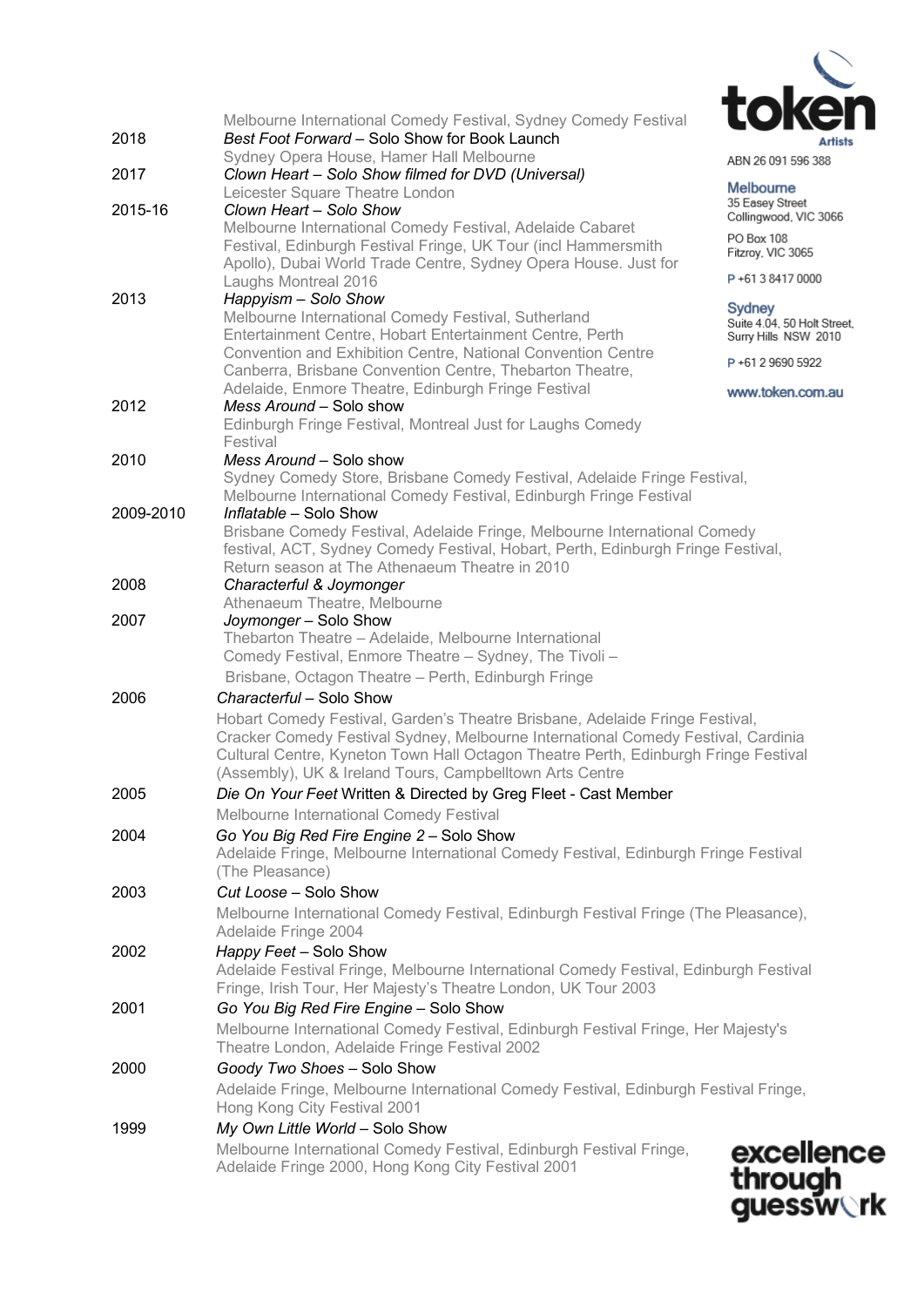1998 *Life Is Good* – Solo Show

Adelaide Fringe, Melbourne International Comedy Festival, Edinburgh Festival Fringe

1997 *Stand Up And Deliver* – Solo Show Edinburgh Festival Fringe Festival, Adelaide Fringe 1998

## **OTHER FESTIVALS**

JUST FOR LAUGHS COMEDY FESTIVAL (MONTREAL) 2016 CAT LAUGHS COMEDY FESTIVAL – KILKENNY 2016 JUST FOR LAUGHS COMEDY FESTIVAL (MONTREAL) 2014 JUST FOR LAUGHS COMEDY FESTIVAL (SYDNEY) CURATE AND HOST GALA 2012 JUST FOR LAUGHS COMEDY FESTIVAL (MONTREAL) *MESS AROUND* (SOLO SHOW) 2012 JUST FOR LAUGHS COMEDY FESTIVAL (MONTREAL) *INFLATABLE* (SOLO SHOW) 2011 JUST FOR LAUGHS COMEDY FESTIVAL (MONTREAL) 2003-2009 INCLUSIVE ROYAL VARIETY PERFORMANCE (LONDON) 2009 AMSTERDAM COMEDY FESTIVAL 2008, 2009 ASPEN COMEDY FESTIVAL 2005 LEICESTER COMEDY FESTIVAL 2003 GLASGOW COMEDY FESTIVAL 2003 MANCHESTER COMEDY FESTIVAL 2002 KILKENNY CAT LAUGHS COMEDY FESTIVAL 2001,2002, 2006-2009, 2012 OFFSHORE 2000 NEWCASTLE COMEDY FESTIVAL (UK) 2000 SMIRNOFF COMEDY FESTIVAL – CAPE TOWN, SOUTH AFRICA 2000 MURPHY'S UNGAGGED COMEDY FESTIVALS – GALWAY & DUBLIN 1998, KINSALE 1999

# **AWARDS AND NOMINATIONS**

| 2021 | <b>British Academy Television Awards</b><br>Nominated for Best Entertainment Performance (The Last Leg) |
|------|---------------------------------------------------------------------------------------------------------|
| 2018 | <b>British Academy Television Awards</b>                                                                |
|      | Nominated for Best Entertainment Performance (The Last Leg)                                             |
| 2017 | <b>British Academy Television Awards</b>                                                                |
|      | Nominated for Best Entertainment Performance (The Last Leg)                                             |
| 2016 | <b>British Academy Television Awards</b>                                                                |
|      | Nominated for Best Entertainment Performance (The Last Leg)                                             |
| 2015 | <b>Royal Television Society Awards</b>                                                                  |
|      | Winner for Best Entertainment Program (The Last Leg)                                                    |
| 2014 | <b>British Comedy Awards</b>                                                                            |
|      | Nominated for Best Comedy Entertainment Program (The Last Leg)                                          |
|      | Nominated for Best Comedy Entertainment Personality 2014                                                |
| 2014 | <b>TV Week Logie Awards</b>                                                                             |
|      | Nominated for the TV Week Silver Logies for Most Popular Presenter                                      |
| 2013 | 2013 TV Week Logie Awards                                                                               |
|      | Nominated for Gold Logie and the TV Week Silver Logie for Most Popular Presenter                        |
| 2013 | Winner of the British Comedy Awards Best Breakthrough Artist                                            |
|      | Nominated for Best Comedy Entertainment Program (The Last Leg)                                          |
| 2012 | 2012 TV Week Logie Awards                                                                               |
|      | Winner of Silver Logie for Most Popular Presenter and Winner for Most Outstanding Light                 |
|      | Entertainment Program (Spicks & Specks)                                                                 |
|      | Nominated for Gold Logie and the TV Week Silver Logie for Most<br>Popular Presenter                     |
| 2011 | 2011 TV Week Logie Awards                                                                               |
|      | Winner of Silver Logie for Most Outstanding Light Entertainment                                         |
|      | Program (Spicks & Specks)                                                                               |
|      | Nominated for Gold Logie and the TV Week Silver Logie for Most                                          |
|      | <b>Popular Presenter</b>                                                                                |
| 2010 | 2010 TV Week Logie Awards                                                                               |
|      | Nominated for Gold Logie, Most Popular Presenter, Most Popular Light                                    |
|      | excellence<br>Entertainment                                                                             |
| 2009 | through<br>Winner AFI Award for Best Light Entertainment Series (Spicks & Specks)                       |
|      | <b>auessw\rk</b>                                                                                        |
|      |                                                                                                         |



ABN 26 091 596 388

Melbourne 35 Easey Street Collingwood, VIC 3066

PO Box 108 Fitzroy, VIC 3065

P+61384170000

#### Sydney

Suite 4.04, 50 Holt Street, Surry Hills NSW 2010

P+61 2 9690 5922

www.token.com.au